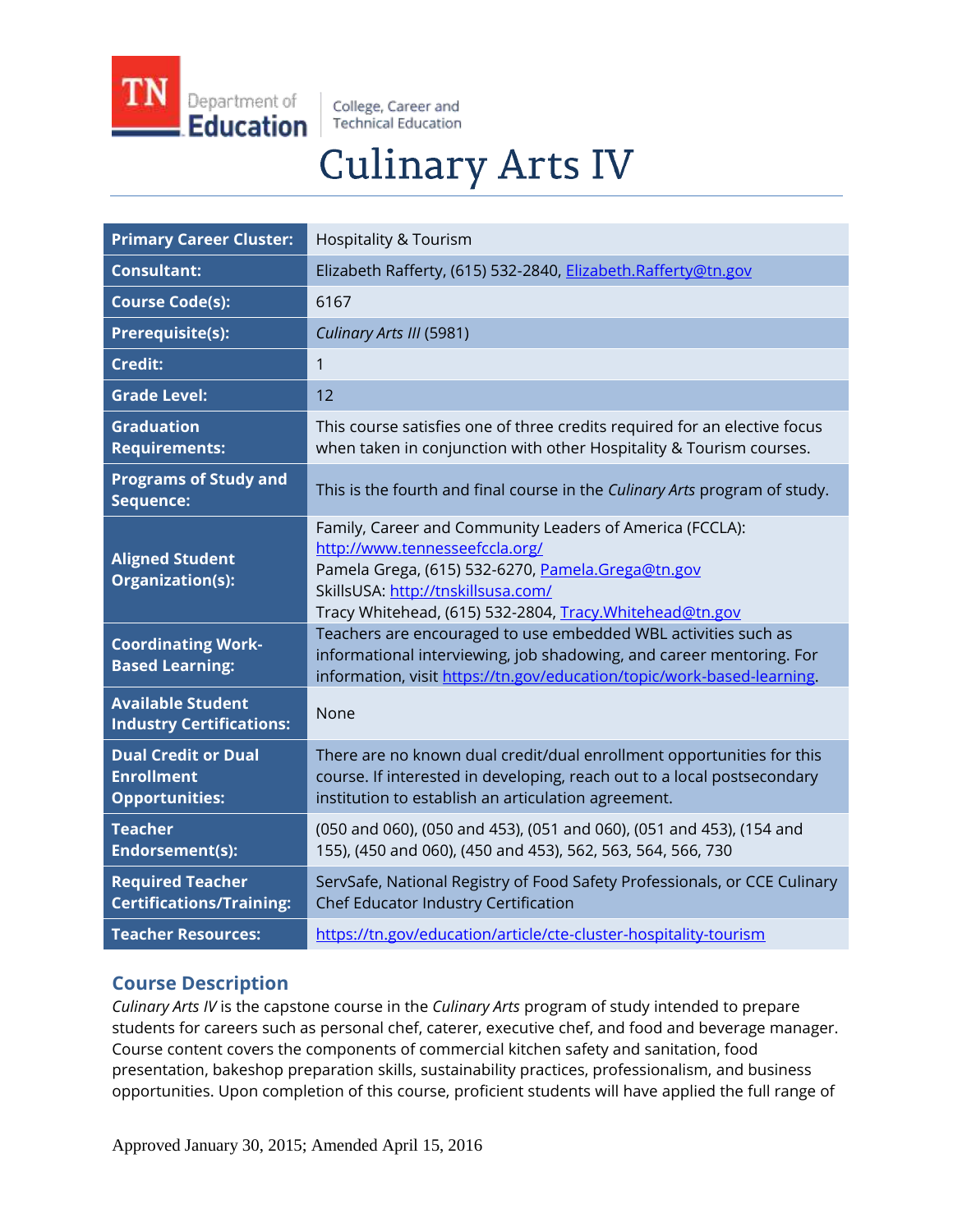knowledge and skills acquired in this program of study toward the planning and catering of an event approved by the instructor. Artifacts will be created for inclusion in a portfolio, which will continue throughout the full sequence of courses. **In addition to implementing the following standards, the course should include a suggested 30 hours spent in a commercial kitchen laboratory**.

# **Work-Based Learning Framework**

Internship standards outlined below may take the form of work-based learning (WBL) opportunities (such as internships, cooperative education, service learning, and job shadowing) or industry-driven project-based learning. These experiences must comply with the Work-Based Learning Framework guidelines established in SBE High School Policy 2.103. As such, this course must be taught by a teacher with an active WBL Certificate issued by the Tennessee Department of Education and follow policies outlined in the Work-Based Learning Policy Guide available online at <https://tn.gov/education/topic/work-based-learning> .The Tennessee Department of Education provides a Personalized Learning Plan template to ensure compliance with the Work-Based Learning Framework, state and federal Child Labor Law, and Tennessee Department of Education policies, which must be used for students participating in WBL opportunities.

# **Program of Study Application**

This is the final course in the *Culinary Arts* program of study. For more information on the benefits and requirements of implementing this program in full, please visit the Hospitality & Tourism website at: [https://tn.gov/education/article/cte-cluster-hospitality-tourism.](https://tn.gov/education/article/cte-cluster-hospitality-tourism)

# **Course Requirements**

This capstone course aligns with the requirements of the Work-Based Learning Framework (established in Tennessee State Board High School Policy), with the Tennessee Department of Education's Work-Based Learning Policy Guide, and with state and federal Child Labor Law. As such, the following components are course requirements:

# **Course Standards**

- 1) A student will have a Personalized Learning Plan that identifies their long-term goals, demonstrates how the Work-Based Learning (WBL) experience aligns with their elective focus and/or high school plan of study, addresses how the student plans to meet and demonstrate the course standards, and addresses employability skill attainment in the following areas:
	- a. Application of academic and technical knowledge and skills (embedded in course standards)
	- b. Career knowledge and navigation skills
	- c. 21st Century learning and innovation skills
	- d. Personal and social skills

## **Safety & Sanitation**

2) Analyze the concepts and principles of the Hazard Analysis and Critical Control Points (HACCP) program approach to food safety from the Food and Drug Administration (FDA) and United States Department of Agriculture (USDA) in relation to meats and seafood.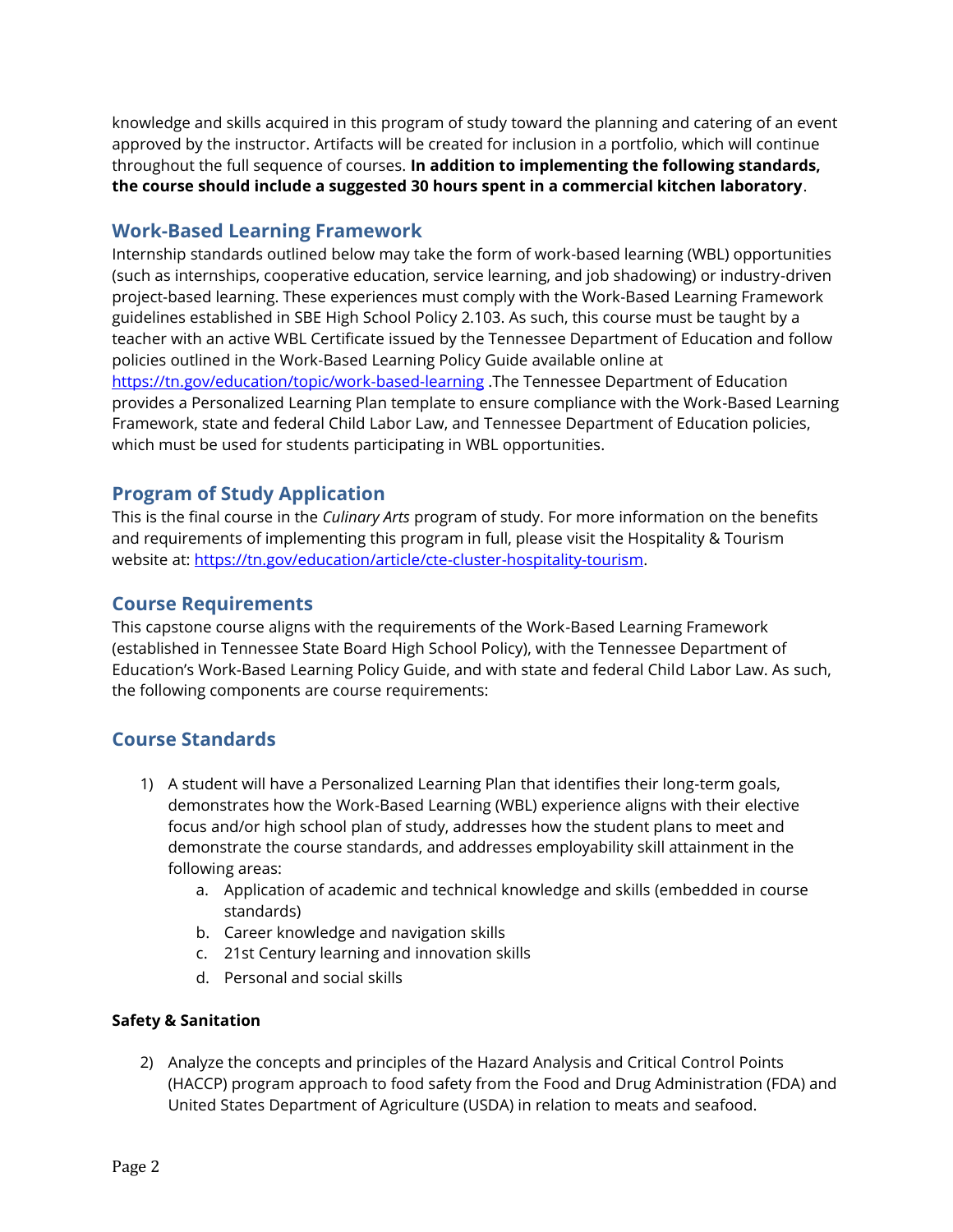Demonstrate the concepts and principles in the foodservice setting to ensure food safety when working with meats and seafood.

- 3) Research the state laws and rules that govern foodservice businesses, including catering operations, from the Tennessee Department of Health (TDH). Demonstrate adherence to all applicable laws in the course of completing the capstone project.
- 4) Compile, practice, and critique safety and sanitation procedures related to handling, preparing, storing, and serving food from industry-approved technical manuals and government published fact sheets. Identify, review, and demonstrate common laboratory safety procedures, including but not limited to prevention and control procedures and personal hygiene expectations. Incorporate safety procedures and complete safety test with 100 percent accuracy; include exam in the student portfolio.

## **Food Preparation**

For each of the following food types, prepare a "cheat sheet" to include as part of a food preparation index in the student portfolio. The index will address forms, preparation methods, classification and grading processes, receiving and storage practices, and a sample standardized recipe and photograph of the prepared dish. For each entry, draw on relevant culinary research and guidelines from regulatory agencies and organizations to support information included in the index.

#### *Fish & Shellfish*

- 5) Identify the major types of shellfish and finfish (saltwater and freshwater) used in commercial foodservice, citing research from government resources such as the United States Department of Agriculture (USDA) Food List or the United States Food and Drug Administration (FDA) approved list. Summarize guidelines from sources such as the United States Department of Agriculture (USDA) Food Fact sheets for assessing the quality and freshness of finfish and shellfish.
- 6) Analyze the National Oceanic and Atmospheric Administration (NOAA) inspection and grading procedures for finfish and shellfish. From the research, summarize how the products are graded, classified, and inspected. Examine the United States Food and Drug Administration's (FDA) list of approved acceptable market names and seek additional research to clarify unfamiliar products.
- 7) Create a diagram/graphic of the different fabrication forms that chefs may work with in a commercial kitchen. Summarize the various moist-heat and dry-heat cooking methods from a collection of seafood recipes. Research the principles of finfish and shellfish cookery using culinary journals and magazines. Select the best cooking method for certain finfish and shellfish, and be able to explain to a potential customer, client, or supervisor how the cooking method achieves the desired flavor profile, texture, and presentation.
- 8) Create an entrée menu listing for a finfish or shellfish dish to be served in a restaurant. The entrée listing should reflect the use of local products and connections to a certain region.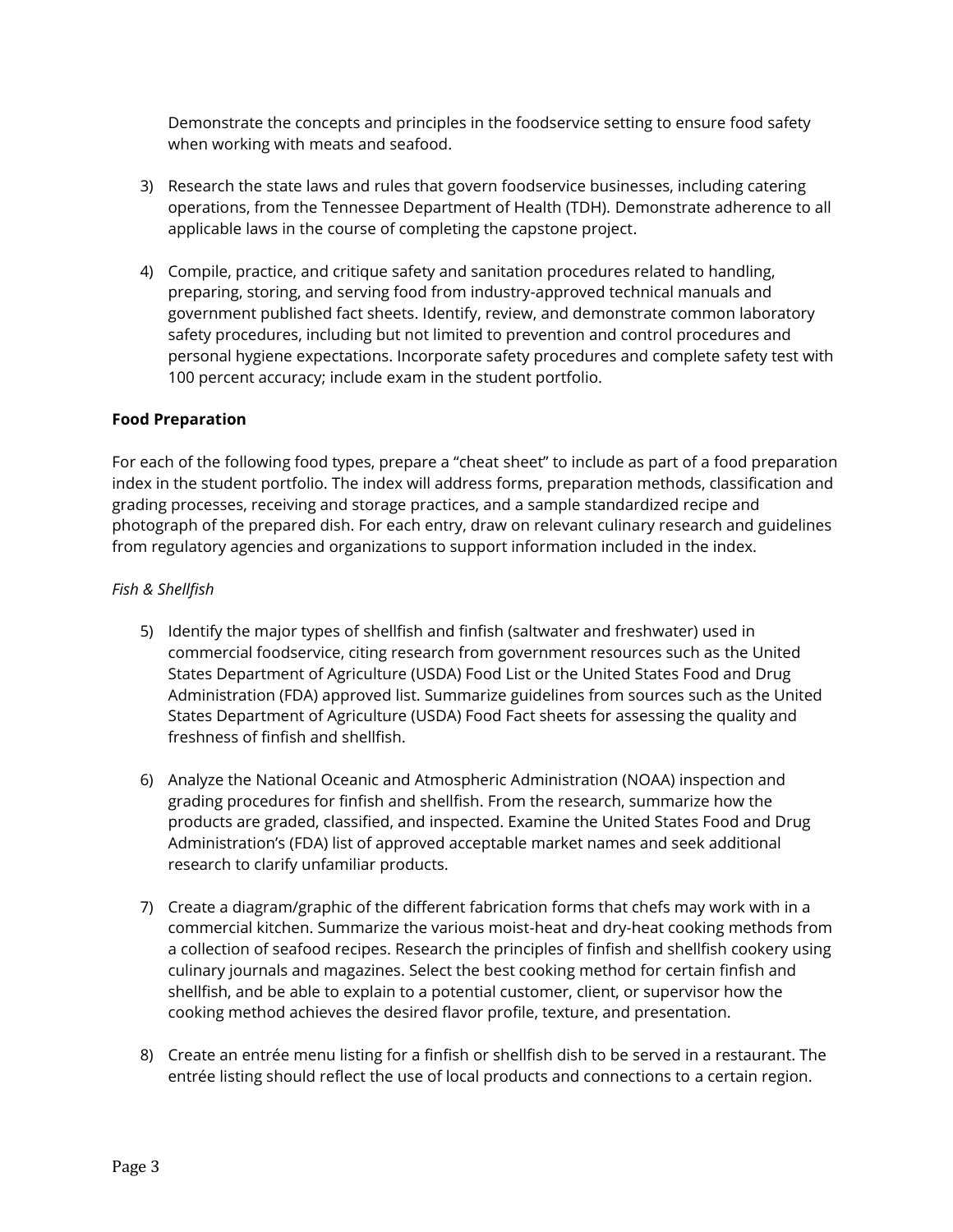Craft an accompanying explanatory text discussing the use of the local products and connection to the region.

#### **Bakeshop Preparation**

## *Cakes*

- 9) Categorize the different types of cakes by identifying their mixing methods (i.e., creaming and sponge), the functions of their ingredients, and the methods for preparing the pan for baking. Compile a collection of cake recipes into an index. Select one recipe to demonstrate the preparation method for a group, using proper culinary terminology to narrate and explain the procedure.
- 10) Summarize from recipes and culinary textbooks the steps to follow when assembling a multilayer cake. Identify and use the kitchen tools needed to successfully practice the skill. Using resources ranging from baking blogs to industry magazines, investigate current trends in finishing and decorating cakes. Craft an essay presenting claims and counterclaims concerning the best method for assembling a multilayer cake.

## *Custards, Foams & Buttercreams*

- 11) Compare and contrast the different types of custards (stirred and baked) and foams (whipped cream, meringue, mousse, and Bavarian crème) commonly used in commercial foodservice. Discuss how the preparation methods affect the appearance, volume, and weight of foams. Compile a collection of recipes illustrating the diversity of custards and foams in the foodservice industry.
- 12) Research the two types of buttercream (American and French) and the multistep process for preparing each. In a taste test/observation, compare the taste, structure, and composition of each. Create and continually revise the recipes for different types of buttercream.

## *Desserts Sauces & Frozen Desserts*

- 13) Citing evidence from a variety of recipes and/or culinary textbooks, analyze the different types of dessert sauces (i.e., crème anglaise, chocolate, caramel, and fruit sauces) and the role of the ingredients used in each. Evaluate a range of dessert dishes that may benefit from the addition of various sauces. Demonstrate ability to prepare sauces from recipes, making modifications when needed. Evaluate the sauces for proper appearance, flavor, and texture.
- 14) Using print or digital resources, discuss the qualities of frozen desserts, citing examples of each. Evaluate a frozen dessert recipe, analyzing the choice of ingredients. Outline any proposed modifications, including substitute ingredients.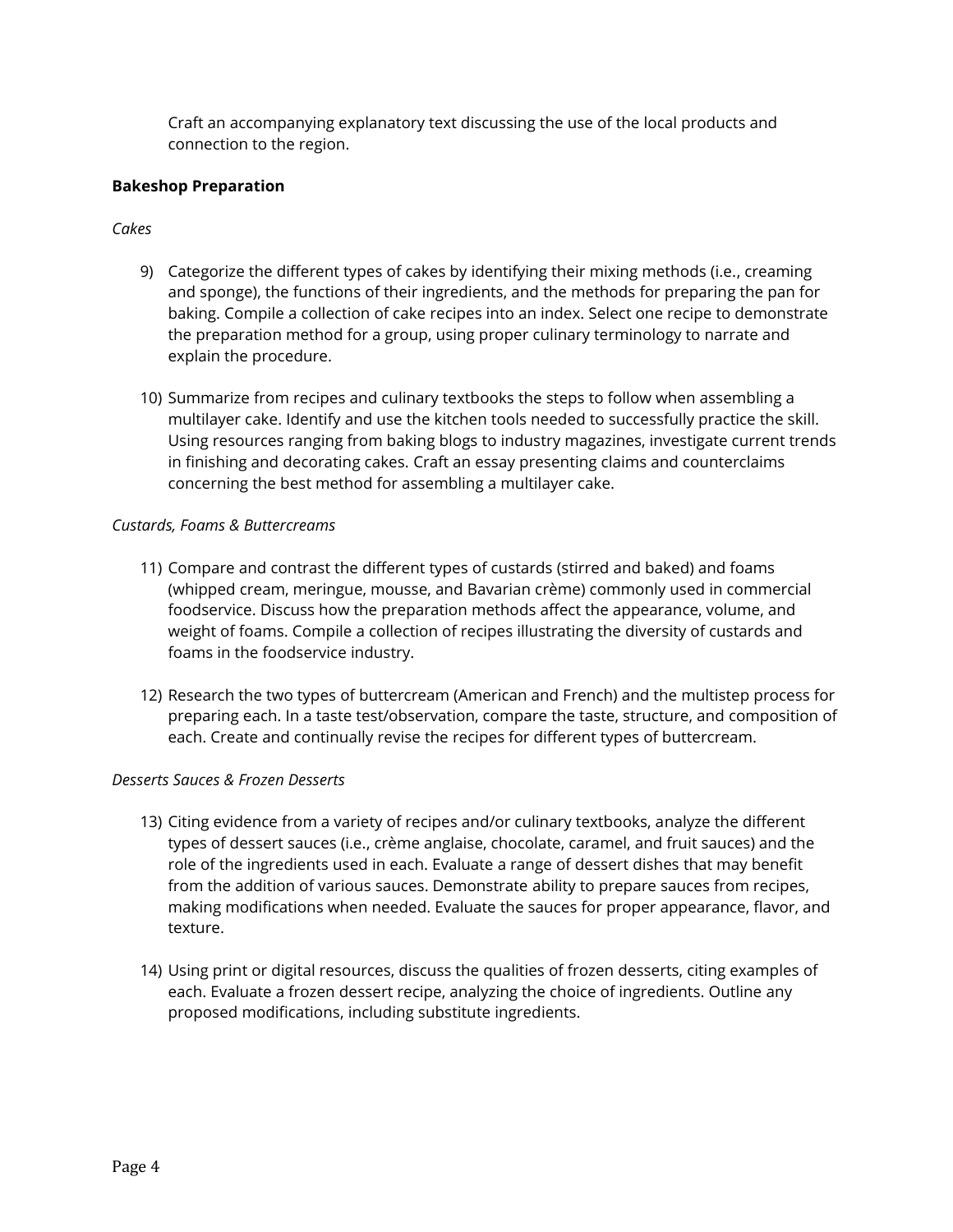#### **Sustainability in the Kitchen**

- 15) Research the principles of green design, responsible design, and sustainable design in the commercial kitchen setting. Examine how a foodservice establishment has successfully implemented one of these principles, and discuss the impact it has had on the business.
- 16) Research the importance of sustainable practices in the foodservice industry. Create a plan to reduce foodservice waste and to minimize the impact on the environment. The plan should focus especially on reducing water and conserving energy.

## **Professionalism, Ethics, and 21st Century Skills**

- 17) Search for the resumes of professional chefs and foodservice professionals retrieved from the websites of institutions, organizations, or professional networks. Discuss what is typically included in the resumes of foodservice professionals, compare and contrast several examples, and create a personal resume modeled after elements identified in the search.
- 18) Participate in a mock interview. Prior to the interview, prepare a paper that includes the following: tips on dress and grooming, most commonly asked interview questions, appropriate conduct during an interview, and recommended follow-up procedures. Upon completion of the interview, write a thank you letter to the interviewer in a hand-written or email format.

#### **Business Opportunities**

- 19) Compare and contrast types of business ownership models, including at minimum the following: sole proprietorships, partnerships, small businesses, cooperatives, limited liability corporations, and corporations. In a narrative referencing foodservice examples, explain the organizational structure of each model and describe its advantages and disadvantages to both owner and customer.
- 20) Investigate methods for reducing costs in the commercial kitchen, including but not limited to investments in energy-saving technologies, bulk purchasing strategies, and buying local. Using supporting graphic illustrations and calculations, develop a proposal for a mock client or manager, outlining how the business can save money while also adhering to its mission, without compromising the quality of food or service.

#### **Capstone Project**

21) Evaluate which foodservice strategies are appropriate for certain events (i.e., banquets, receptions, lunches, etc.). Compare and contrast successful strategies used by event planning and catering companies, drawing on profiles of these companies and other evidence from industry magazines, blogs, news articles, or textbooks. As part of the class capstone project, investigate potential clients for a catering event, and collaboratively determine which client would be appropriate, given classroom constraints. Potential clients could include, for example, a local non-profit or community organization, a parent-teacher association, student government association, sports team, and more.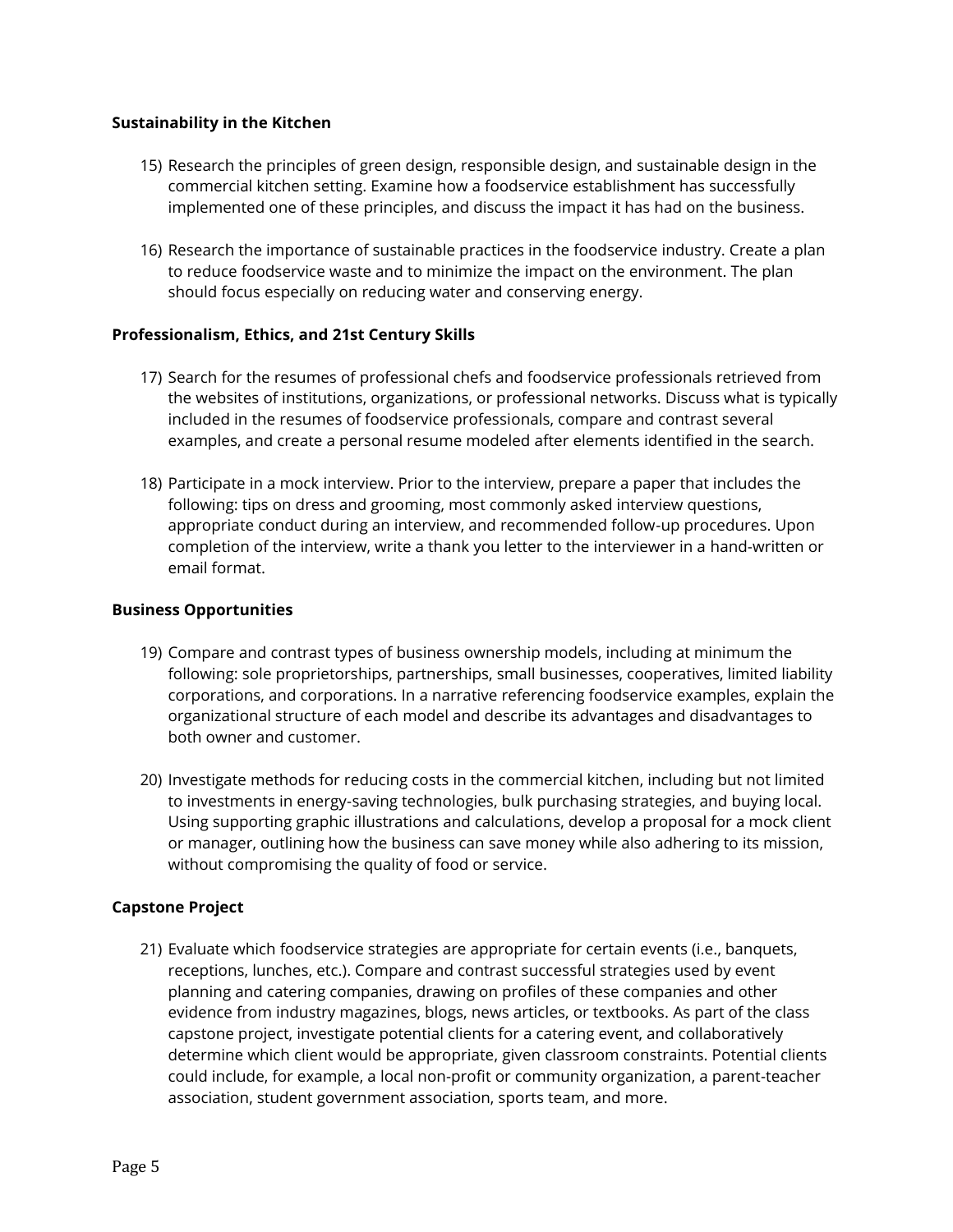- 22) Collaboratively, develop a *professionalism* evaluation rubric with performance indicators for each of the following professional attributes and use it to evaluate course assignments and personal work:
	- a. Attendance/punctuality
	- b. Professional dress and behavior
	- c. Positive attitude
	- d. Collaboration
	- e. Honesty
	- f. Respect
	- g. Responsibility
	- h. Appropriate technology use

Share the rubric with the client for evaluation purposes as part of the capstone project.

- 23) Research how event planning and catering companies submit proposals to potential clients, and compare and contrast sample proposals in a variety of formats. Determine the central components necessary for any foodservice-related proposal (e.g., a projected budget). Develop an original event proposal, as approved by the instructor. The proposal should include at minimum the following:
	- a. Introduction
	- b. Theme of event
	- c. Timeline of planning
	- d. Appropriate tablewares, linens, and decorations
	- e. Menu
	- f. Budget/cost analysis
	- g. Professionalism evaluation rubric
- 24) Present the event proposal to the client, asking for feedback and recommendations. Analyze the feedback and recommendations to justify any changes to the event proposal, citing evidence from the initial presentation. Submit the final event proposal for approval, documenting all changes made.
- 25) Using the final approved event proposal, execute the timeline to demonstrate teamwork, problem-solving, and decision-making skills. Work collaboratively to ensure that the needs and expectations of the client are met for the event. In a personal journal entry, document the capstone experience, drawing on the connections between the project and course content.
- 26) Compile and interpret the evaluation rubric and feedback from the client, reading the results closely to allow for critical analysis and reflection. Upon conclusion of the capstone project, craft a reflection paper discussing the experience and its impact on career growth. Use technology to create a class presentation showcasing highlights, challenges, and lessons learned from the capstone.